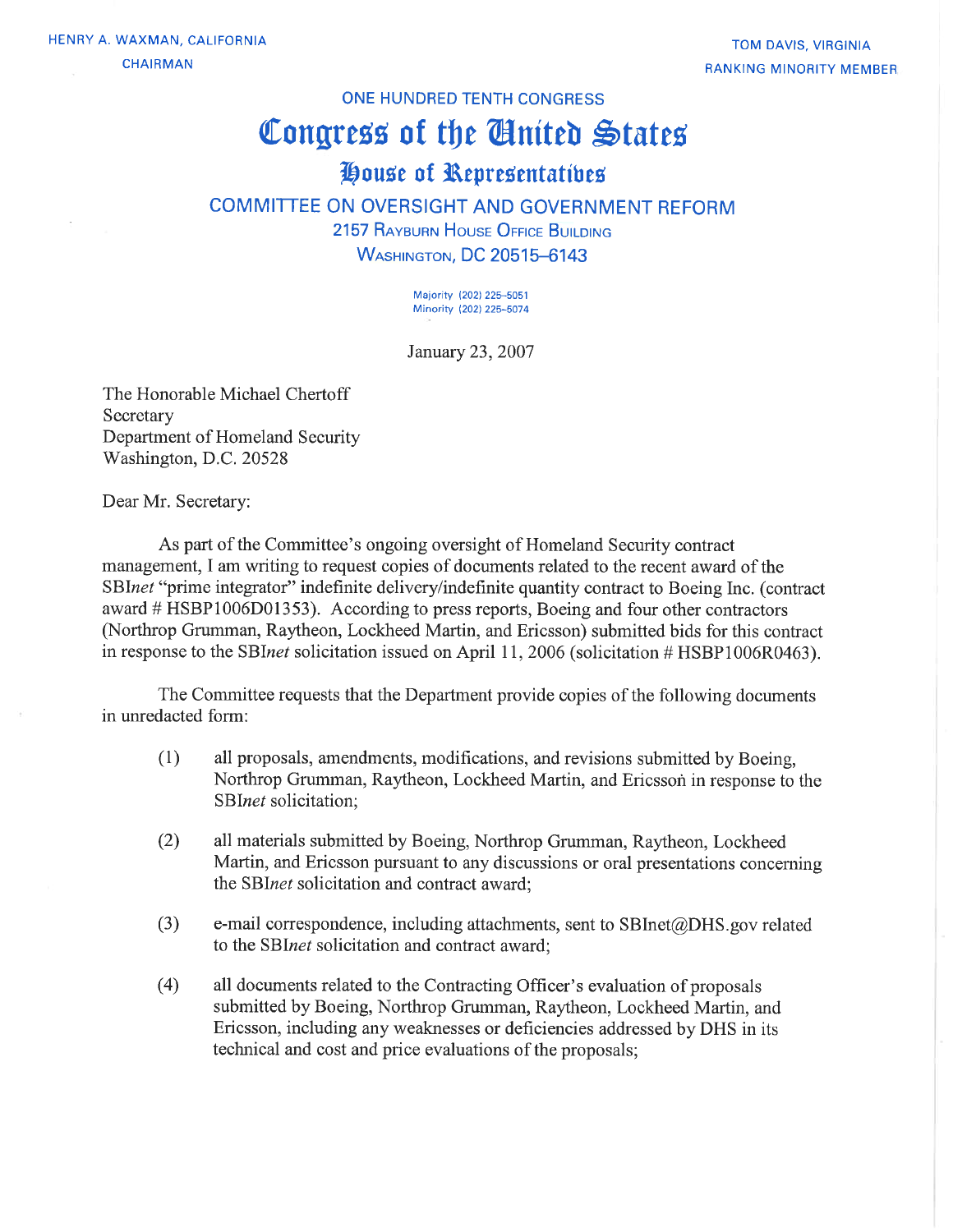The Honorable Michael Chertoff January 23,2007 Page 2

- $(5)$ all videotapes of presentations by Boeing, Northrop Grumman, Raytheon, Lockheed Martin, and Ericsson concerning the SBInet solicitation and contract award;
- $(6)$ all documents related to debriefings conducted by DHS or Customs and Border Protection personnel with Boeing, Northrop Grumman, Raytheon, Lockheed Martin, and/or Ericsson;
- $(7)$ the final SBInet contract, as well as statements of work and delivery or task orders issued under the SBInet contract, and any documents submitted by Boeing in response;
- evaluations or audits of Boeing's performance pursuant to the contract conducted  $(8)$ by government officials, Boeing, or contractors;
- $(9)$ requests for performance-based payments Boeing has submitted and any documents related to the Contracting Officer's decision to reject, approve, or suspend such payments;
- $(10)$ a list of the names and employers of all Department contractor personnel involved with the preparation, administration, processing, evaluation, management, or oversight of the SBInet solicitation or contract award; and
- $(11)$ a current organizational chart for the SBI and SBInet program offices.

In order to assist the Committee in preparing for a hearing scheduled for February 8, 2007, we request that you begin providing these documents as soon as possible. We also ask that you contact Committee staff to schedule a meeting, prior to **Tuesday, January 30,2007,** to discuss the Committee's priorities and schedule for this document production.

The Committee on Oversight and Government Reform is the principal oversight committee in the House of Representatives and has broad oversight jurisdiction as set forth in House Rule X clauses  $1(m)$ , 2,  $3(i)$  and  $4(c)$ . An attachment to this letter provides additional information on how to respond to the Committee's request.